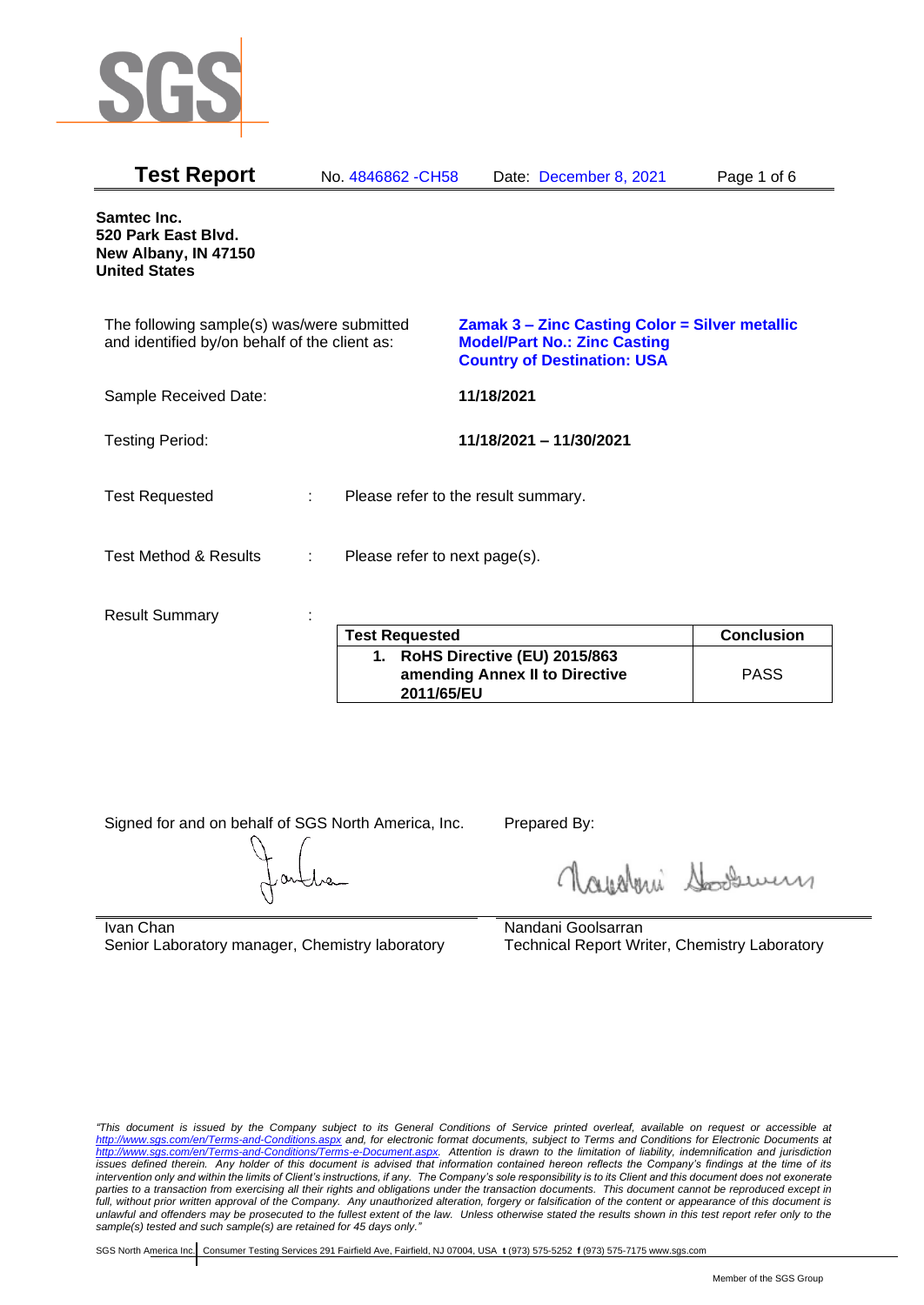

| Test Report        | Page 2 of 6            |
|--------------------|------------------------|
| No. 4846862 - CH58 | Date: December 8, 2021 |

## **1. RoHS Directive (EU) 2015/863 amending Annex II to Directive 2011/65/EU**

## **Testing was done at an SGS Affiliate Laboratory:**

**Specimen SGS Sample ID Description No.** 1 HKT21-058386.012 Silvery metal

Remarks :

 $(1)$  1 mg/kg = 1 ppm = 0.0001% (2) MDL = Method Detection Limit

 $(3)$  ND = Not Detected  $($  < MDL)

(4) "-" = Not Regulated

Test Method : With reference to IEC 62321-4:2013+A1:2017 and IEC62321-5:2013, analyzed by ICP-OES.

(Decision Rule: please refer to appendix 1: Category 1)

With reference to IEC62321-7-1:2015, analyzed by UV-Vis. (Decision Rule: please refer to appendix 1: Category 4)

| Test Item $(s)$                                  | Limit | Unit                    | MDL                      | 012       |
|--------------------------------------------------|-------|-------------------------|--------------------------|-----------|
| Cadmium (Cd)                                     | 100   | mg/kg                   | $\overline{2}$           | <b>ND</b> |
| Lead (Pb)                                        | 1,000 | mg/kg                   | 5                        | 16        |
| Mercury (Hg)                                     | 1,000 | mg/kg                   | $\mathbf{2}$             | ND.       |
| Hexavalent Chromium $(Cr(VI))\blacktriangledown$ |       | $\mu$ g/cm <sup>2</sup> | 0.10                     | <b>ND</b> |
| Sum of PBBs                                      | 1,000 | mg/kg                   |                          | ND.       |
| Monobromobiphenyl                                |       | mg/kg                   | 5                        | <b>ND</b> |
| Dibromobiphenyl                                  |       | mg/kg                   | 5                        | ND        |
| Tribromobiphenyl                                 |       | mg/kg                   | 5                        | <b>ND</b> |
| Tetrabromobiphenyl                               |       | mg/kg                   | 5                        | <b>ND</b> |
| Pentabromobiphenyl                               |       | mg/kg                   | 5                        | ND        |
| Hexabromobiphenyl                                |       | mg/kg                   | 5                        | <b>ND</b> |
| Heptabromobiphenyl                               |       | mg/kg                   | 5                        | <b>ND</b> |
| Octabromobiphenyl                                |       | mg/kg                   | 5                        | <b>ND</b> |
| Nonabromobiphenyl                                |       | mg/kg                   | 5                        | <b>ND</b> |
| Decabromobiphenyl                                |       | mg/kg                   | 5                        | ND.       |
| Sum of PBDEs                                     | 1,000 | mg/kg                   | $\overline{\phantom{a}}$ | <b>ND</b> |
| Monobromodiphenyl ether                          |       | mg/kg                   | 5                        | <b>ND</b> |
| Dibromodiphenyl ether                            |       | mg/kg                   | 5                        | ND.       |
| Tribromodiphenyl ether                           |       | mg/kg                   | 5                        | <b>ND</b> |
| Tetrabromodiphenyl ether                         |       | mg/kg                   | 5                        | <b>ND</b> |

*"This document is issued by the Company subject to its General Conditions of Service printed overleaf, available on request or accessible at <http://www.sgs.com/en/Terms-and-Conditions.aspx> and, for electronic format documents, subject to Terms and Conditions for Electronic Documents at [http://www.sgs.com/en/Terms-and-Conditions/Terms-e-Document.aspx.](http://www.sgs.com/en/Terms-and-Conditions/Terms-e-Document.aspx) Attention is drawn to the limitation of liability, indemnification and jurisdiction issues defined therein. Any holder of this document is advised that information contained hereon reflects the Company's findings at the time of its intervention only and within the limits of Client's instructions, if any. The Company's sole responsibility is to its Client and this document does not exonerate parties to a transaction from exercising all their rights and obligations under the transaction documents. This document cannot be reproduced except in full, without prior written approval of the Company. Any unauthorized alteration, forgery or falsification of the content or appearance of this document is unlawful and offenders may be prosecuted to the fullest extent of the law. Unless otherwise stated the results shown in this test report refer only to the sample(s) tested and such sample(s) are retained for 45 days only."*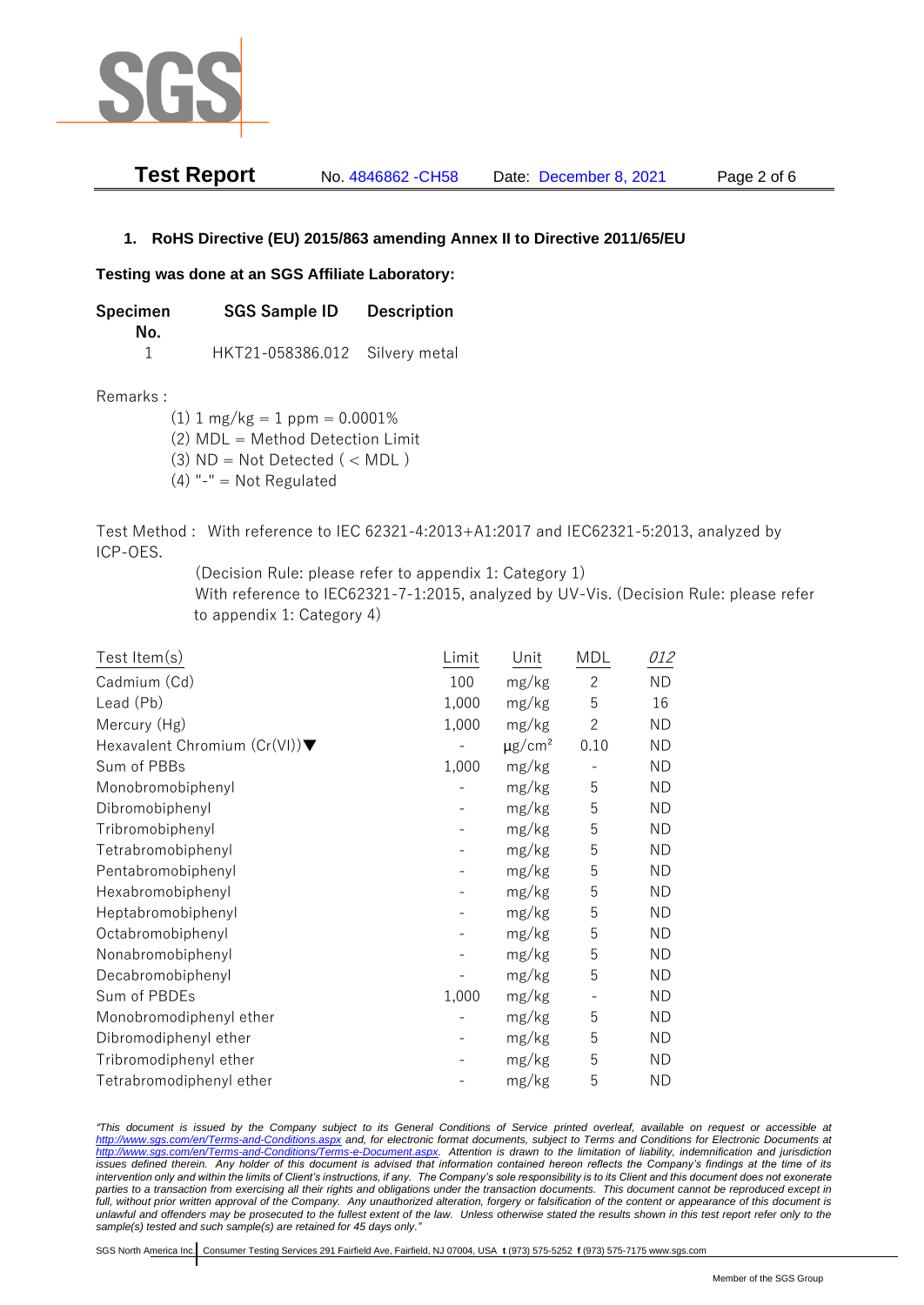

| <b>Test Report</b>       | No. 4846862 - CH58       | Date: December 8, 2021 |            |           | Page 3 of 6 |
|--------------------------|--------------------------|------------------------|------------|-----------|-------------|
| Test Item $(s)$          | Limit                    | Unit                   | <b>MDL</b> | 012       |             |
| Pentabromodiphenyl ether | $\overline{\phantom{0}}$ | mg/kg                  | 5          | <b>ND</b> |             |
| Hexabromodiphenyl ether  | -                        | mg/kg                  | 5          | ND        |             |
| Heptabromodiphenyl ether | $\qquad \qquad -$        | mg/kg                  | 5          | ND        |             |
| Octabromodiphenyl ether  | $\overline{\phantom{0}}$ | mg/kg                  | 5          | ΝD        |             |
| Nonabromodiphenyl ether  | $\overline{\phantom{0}}$ | mg/kg                  | 5          | ND        |             |
| Decabromodiphenyl ether  | $\overline{\phantom{a}}$ | mg/kg                  | 5          | ND        |             |

Notes :

(1) The maximum permissible limit is quoted from RoHS Directive (EU) 2015/863. IEC 62321 series is equivalent to EN 62321 series

[http://www.cenelec.eu/dyn/www/f?p=104:30:1742232870351101::::FSP\\_ORG\\_ID,FSP\\_LANG\\_](http://www.cenelec.eu/dyn/www/f?p=104:30:1742232870351101::::FSP_ORG_ID,FSP_LANG_ID:1258637,25) [ID:1258637,25](http://www.cenelec.eu/dyn/www/f?p=104:30:1742232870351101::::FSP_ORG_ID,FSP_LANG_ID:1258637,25)

(2)  $\blacktriangledown$  = a. The sample is positive for Cr(VI) if the Cr(VI) concentration is greater than 0.13  $\mu$  g/cm2. The sample coating is considered to contain Cr(VI)

b. The sample is negative for Cr(VI) if Cr(VI) is ND (concentration less than 0.10  $\mu$  g/cm2). The coating is considered a non-Cr(VI) based coating

c. The result between 0.10  $\mu$  g/cm2 and 0.13  $\mu$  g/cm2 is considered to be inconclusive - unavoidable coating variations may influence the determination Information on storage conditions and production date of the tested sample is unavailable and thus Cr(VI) results represent status of the sample at the time of testing.

*"This document is issued by the Company subject to its General Conditions of Service printed overleaf, available on request or accessible at <http://www.sgs.com/en/Terms-and-Conditions.aspx> and, for electronic format documents, subject to Terms and Conditions for Electronic Documents at [http://www.sgs.com/en/Terms-and-Conditions/Terms-e-Document.aspx.](http://www.sgs.com/en/Terms-and-Conditions/Terms-e-Document.aspx) Attention is drawn to the limitation of liability, indemnification and jurisdiction issues defined therein. Any holder of this document is advised that information contained hereon reflects the Company's findings at the time of its intervention only and within the limits of Client's instructions, if any. The Company's sole responsibility is to its Client and this document does not exonerate parties to a transaction from exercising all their rights and obligations under the transaction documents. This document cannot be reproduced except in full, without prior written approval of the Company. Any unauthorized alteration, forgery or falsification of the content or appearance of this document is unlawful and offenders may be prosecuted to the fullest extent of the law. Unless otherwise stated the results shown in this test report refer only to the sample(s) tested and such sample(s) are retained for 45 days only."*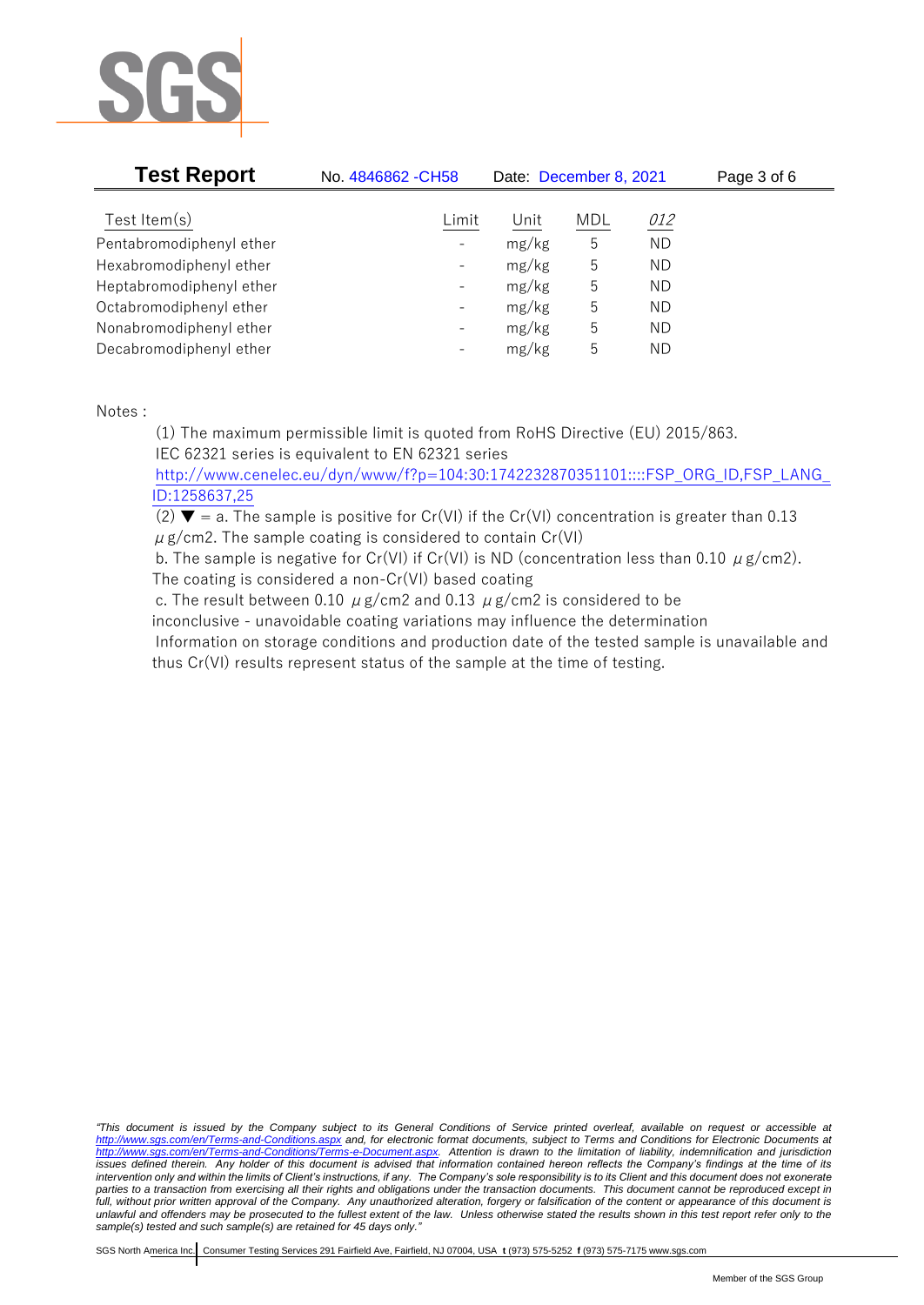

**Test Report** No. 4846862 -CH58 Date: December 8, 2021 Page 4 of 6

## Appendix 1

| Category       | Decision Rule Statement                                                                                                                                                                                                                                                                                                                                                                                                                                                                                                                                                                                                                                                                                                                                                                                                                                                                                                                                                                                                                                                                                                                                                                                                                                                                                                                                                                                                                    |  |  |  |  |
|----------------|--------------------------------------------------------------------------------------------------------------------------------------------------------------------------------------------------------------------------------------------------------------------------------------------------------------------------------------------------------------------------------------------------------------------------------------------------------------------------------------------------------------------------------------------------------------------------------------------------------------------------------------------------------------------------------------------------------------------------------------------------------------------------------------------------------------------------------------------------------------------------------------------------------------------------------------------------------------------------------------------------------------------------------------------------------------------------------------------------------------------------------------------------------------------------------------------------------------------------------------------------------------------------------------------------------------------------------------------------------------------------------------------------------------------------------------------|--|--|--|--|
| $\overline{1}$ | The decision rule for conformity reporting is based on the non-binary statement with quard band (is<br>equal to the expanded measurement uncertainty with a 95% coverage probability, w = U95) in<br>ILAC-G8:09/2019 Clause 4.2.3.<br>"Pass - the measured value is within (or below / above) the acceptance limit, where the<br>А.<br>acceptance limit is below / above to the quard band." or "Pass - The measured values were<br>observed in tolerance at the points tested. The specific false accept risk is up to 2.5%.".<br>"Conditional Pass - The measured values were observed in tolerance at the points tested.<br>В.<br>However, a portion of the expanded measurement uncertainty intervals about one or more<br>measured values exceeded / out of tolerance. When the measured result is close to the<br>tolerance, the specific false accept risk is up to 50%.".<br>C.<br>"Conditional Fail - One or more measured values were observed out of tolerance at the<br>points tested. However, a portion of the expanded measurement uncertainty intervals about<br>one or more measured values were in tolerance. When the measured result is close to the<br>tolerance, the specific false reject risk is up to 50%.".<br>"Fail - the measured value is out of (or below / above) the tolerance limit added / subtracted<br>D.<br>to the quard band." or "Fail - One or more measured values were observed out of tolerance |  |  |  |  |
| $\overline{2}$ | at the points tested". The specific false reject risk is up to 2.5%.<br>The decision rule for conformity reporting is based on BS EN 1811:2011+A1:2015: Reference test<br>method for release of nickel from all post assemblies which are inserted into pierced parts of the<br>human body and articles intended to come into direct and prolonged contact with the skin in<br>Section 9.2 interpretation of results.                                                                                                                                                                                                                                                                                                                                                                                                                                                                                                                                                                                                                                                                                                                                                                                                                                                                                                                                                                                                                      |  |  |  |  |
| $\overline{3}$ | The decision rule for conformity reporting is based on the general consideration of simple<br>acceptance as stated in ISO/IEC Guide 98-3: "Uncertainty of measurement - Part 3: Guide to the<br>expression of uncertainty in measurement (GUM 1995)", and more specifically for analytical<br>measurements to the EURACHEM/CITAC Guide 2012 "Quantifying Uncertainty in Analytical<br>Measurement *                                                                                                                                                                                                                                                                                                                                                                                                                                                                                                                                                                                                                                                                                                                                                                                                                                                                                                                                                                                                                                        |  |  |  |  |
| 4              | The decision rule for conformity reporting is according to the IEC 62321-7-1 Edition 1.0 2015-09<br>Section 7: Table 1-(comparison to standard and interpretation of result)                                                                                                                                                                                                                                                                                                                                                                                                                                                                                                                                                                                                                                                                                                                                                                                                                                                                                                                                                                                                                                                                                                                                                                                                                                                               |  |  |  |  |
| $\overline{5}$ | The decision rule for conformity reporting is according to the IEC 62321-3-1 Edition 1.0 2013-06<br>Annex A.3 interpretation of result.                                                                                                                                                                                                                                                                                                                                                                                                                                                                                                                                                                                                                                                                                                                                                                                                                                                                                                                                                                                                                                                                                                                                                                                                                                                                                                    |  |  |  |  |
| $\overline{6}$ | The decision rule for conformity reporting is according to the GB/T 26125-2011 Annex A to H                                                                                                                                                                                                                                                                                                                                                                                                                                                                                                                                                                                                                                                                                                                                                                                                                                                                                                                                                                                                                                                                                                                                                                                                                                                                                                                                                |  |  |  |  |
| 7              | The decision rule for conformity reporting is according to the requested specification or standard<br>(ASTM F963-17 section 4.3.5)                                                                                                                                                                                                                                                                                                                                                                                                                                                                                                                                                                                                                                                                                                                                                                                                                                                                                                                                                                                                                                                                                                                                                                                                                                                                                                         |  |  |  |  |
| $\overline{8}$ | The decision rule for conformity reporting is according to the requested specification or standard<br>(AS/NZS ISO 8124 Part 3 section 4.2)                                                                                                                                                                                                                                                                                                                                                                                                                                                                                                                                                                                                                                                                                                                                                                                                                                                                                                                                                                                                                                                                                                                                                                                                                                                                                                 |  |  |  |  |
| Remark         | If the decision rule is not feasible to be used and the uncertainty of the result is able to be provided.<br>the uncertainty range of the result will be shown in the report. Otherwise, only result will be shown<br>in the report.                                                                                                                                                                                                                                                                                                                                                                                                                                                                                                                                                                                                                                                                                                                                                                                                                                                                                                                                                                                                                                                                                                                                                                                                       |  |  |  |  |

*"This document is issued by the Company subject to its General Conditions of Service printed overleaf, available on request or accessible at <http://www.sgs.com/en/Terms-and-Conditions.aspx> and, for electronic format documents, subject to Terms and Conditions for Electronic Documents at [http://www.sgs.com/en/Terms-and-Conditions/Terms-e-Document.aspx.](http://www.sgs.com/en/Terms-and-Conditions/Terms-e-Document.aspx) Attention is drawn to the limitation of liability, indemnification and jurisdiction issues defined therein. Any holder of this document is advised that information contained hereon reflects the Company's findings at the time of its intervention only and within the limits of Client's instructions, if any. The Company's sole responsibility is to its Client and this document does not exonerate parties to a transaction from exercising all their rights and obligations under the transaction documents. This document cannot be reproduced except in full, without prior written approval of the Company. Any unauthorized alteration, forgery or falsification of the content or appearance of this document is unlawful and offenders may be prosecuted to the fullest extent of the law. Unless otherwise stated the results shown in this test report refer only to the sample(s) tested and such sample(s) are retained for 45 days only."*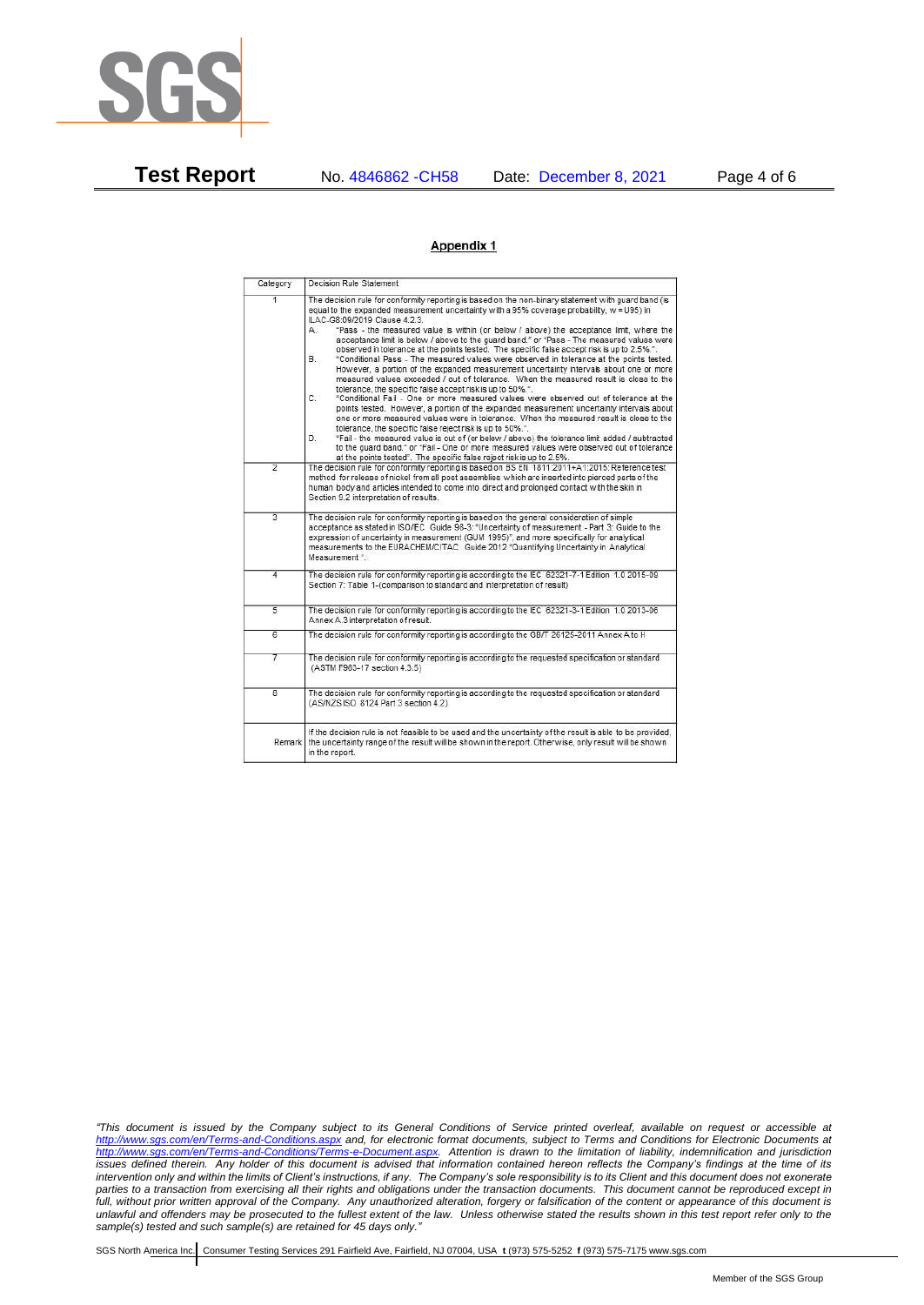



*"This document is issued by the Company subject to its General Conditions of Service printed overleaf, available on request or accessible at <http://www.sgs.com/en/Terms-and-Conditions.aspx> and, for electronic format documents, subject to Terms and Conditions for Electronic Documents at [http://www.sgs.com/en/Terms-and-Conditions/Terms-e-Document.aspx.](http://www.sgs.com/en/Terms-and-Conditions/Terms-e-Document.aspx) Attention is drawn to the limitation of liability, indemnification and jurisdiction issues defined therein. Any holder of this document is advised that information contained hereon reflects the Company's findings at the time of its intervention only and within the limits of Client's instructions, if any. The Company's sole responsibility is to its Client and this document does not exonerate*  parties to a transaction from exercising all their rights and obligations under the transaction documents. This document cannot be reproduced except in *full, without prior written approval of the Company. Any unauthorized alteration, forgery or falsification of the content or appearance of this document is unlawful and offenders may be prosecuted to the fullest extent of the law. Unless otherwise stated the results shown in this test report refer only to the sample(s) tested and such sample(s) are retained for 45 days only."*